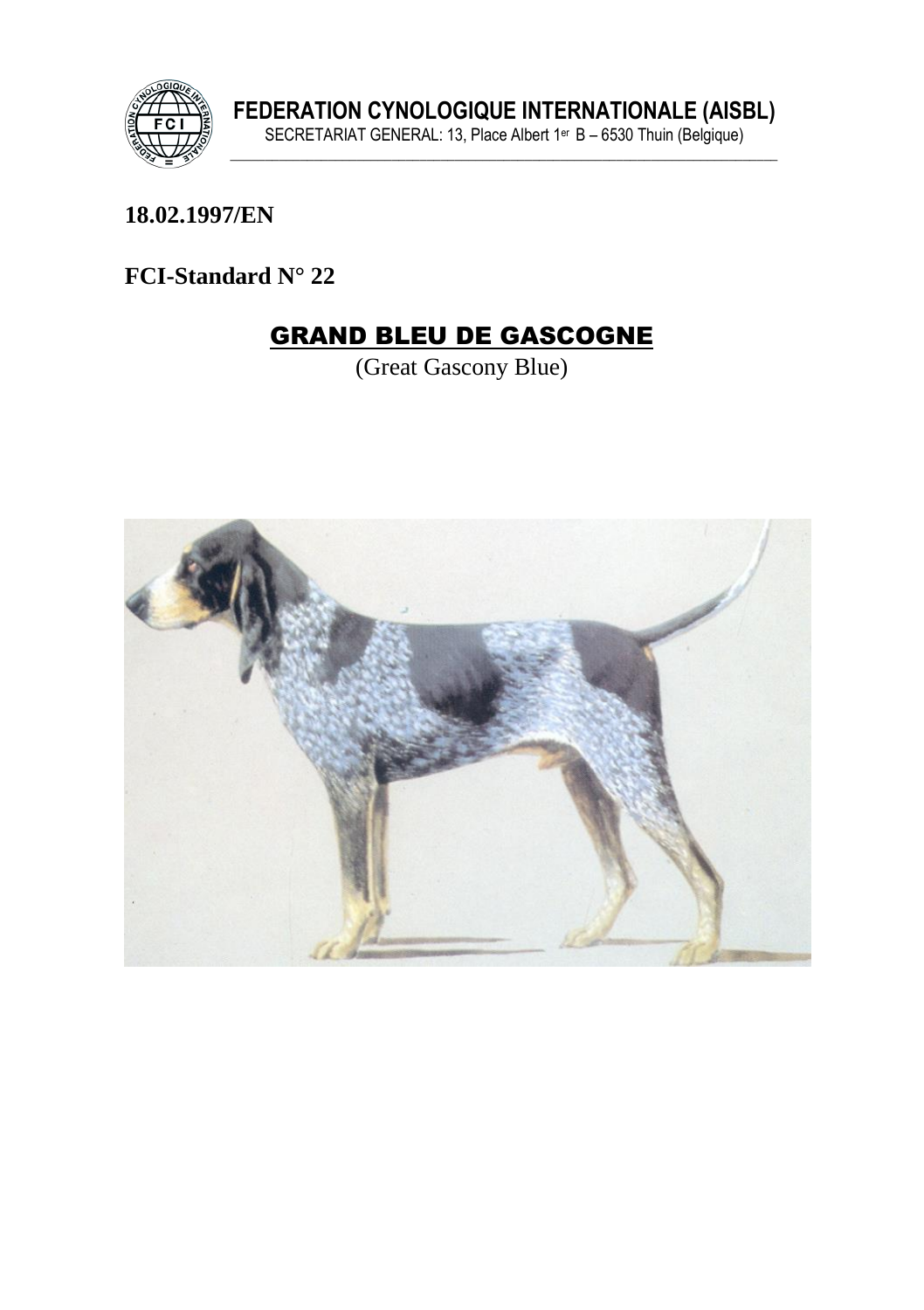**TRANSLATION**: Mrs. Peggy Davis. Official language (FR).

**ORIGIN**: France.

#### **DATE OF PUBLICATION OF THE OFFICIAL VALID STANDARD**: 24.01.1996.

**UTILIZATION**: Scenthound used for hunting with the gun and sometimes for coursing big game, but also hare hunting, generally in a pack or individually as a tracking hound.

| FCI-CLASSIFICATION: Group 6 Scenthounds. |                     |                                  |
|------------------------------------------|---------------------|----------------------------------|
|                                          |                     | Section 1.1. Large-sized Hounds. |
|                                          | With working trial. |                                  |

**BRIEF HISTORICAL SUMMARY** : He is of a very old breed; contemporary of the St.Hubert-Hounds he composed, in the 14th century, the packs of Gaston FEBUS, Comte (count) de Foix who used him to hunt the wolf, the bear or the boar.

Very widespread in the South (midi) and South-West of France, particularly in Gascony, from where he takes his name; he is at the origin of all the scenthounds named « from the South » (du midi).

**GENERAL APPEARANCE**: Ancient breed of dog, of outstanding French type when it comes to the head, the coat and the expression. Imposing, giving an impression of calm strength and of great nobleness.

**BEHAVIOUR / TEMPERAMENT:** Very fine nose; endowed with a sonorous howling voice, with deep tones. Very intent in his way of hunting. Instinctively a pack hound. Temperament calm; obeys orders easily.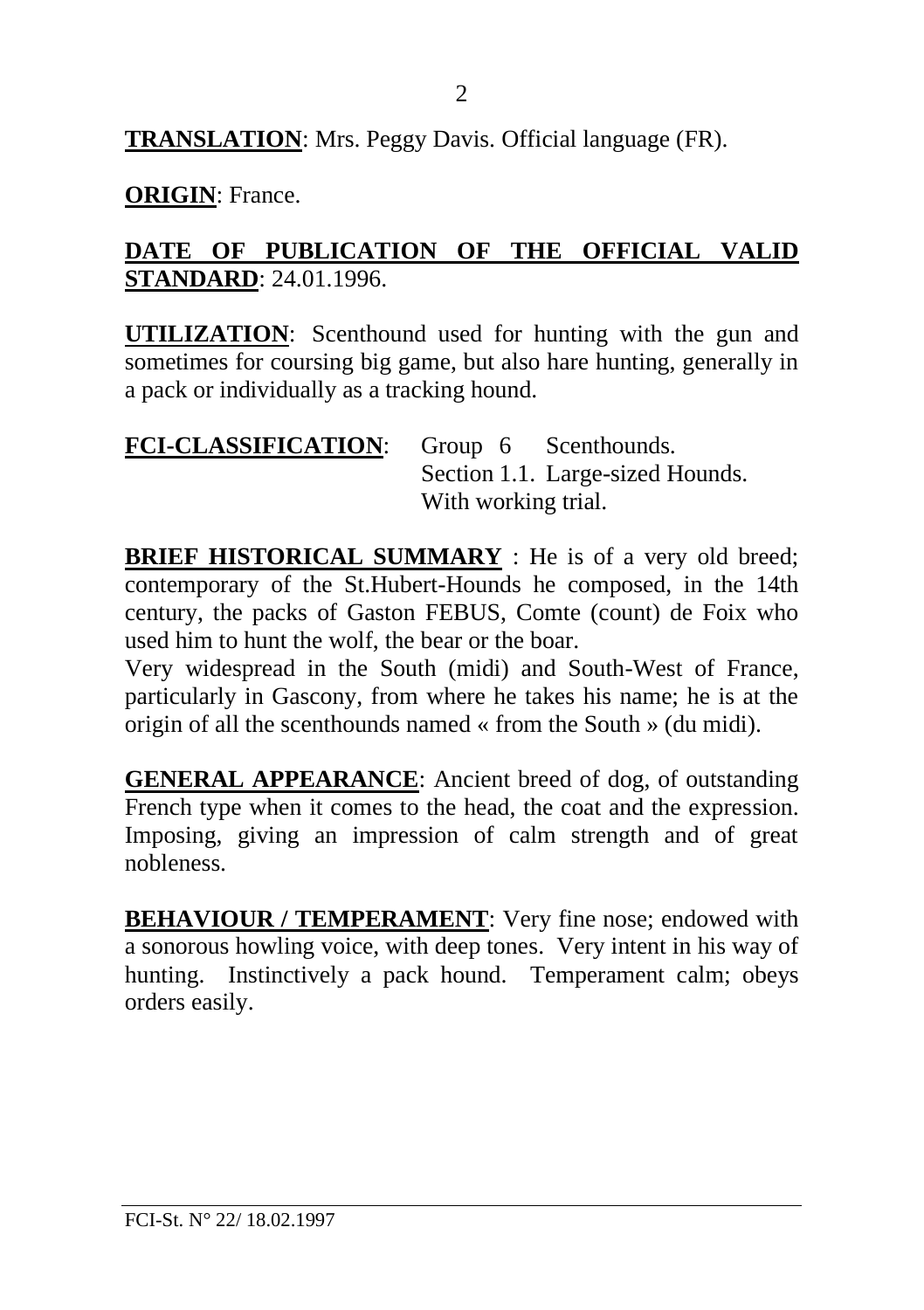### **HEAD**

#### CRANIAL REGION:

Skull: Seen from the front, slightly domed and not too broad; the occipital protuberance is marked. Seen from above, the back of the skull is ogival in shape. The forehead is full. Stop: Slightly accentuated.

#### FACIAL REGION:

Nose: Black, well developed; nostrils well opened.

Muzzle: Of equal length to that of the skull; strong; nasal bridge slightly arched.

Lips: Quite drooping, covering well the lower jaw, giving the front part of the muzzle a square profile. The corner of the lips is well marked without being loose.

Jaws/Teeth: Scissor bite. Incisors set well square to the jaws.

Cheeks: Lean; the skin shows one or two folds.

**EYES**: Oval shape; appear slightly sunken beneath thick eyelids; brown. The lower lid sometimes shows a certain looseness. Expression gentle and a little sad.

**EARS**: Leathers: Characteristic of the « blue dog »: they are fine, curled in, ending in a point and must reach beyond the extremity of the nose. The leather is narrow at its base which is situated well below the eyeline.

**NECK**: Moderately long; slightly arched; dewlap developed.

#### **BODY**:

Back: Rather long but well supported (firm). Loin: Well fused. Croup: Slightly sloping, emphasizing the haunches. Chest: Long, broad; let down to elbow level. Forechest broad. Ribs moderately rounded and long.

Underline and belly: Flank flat and well let down.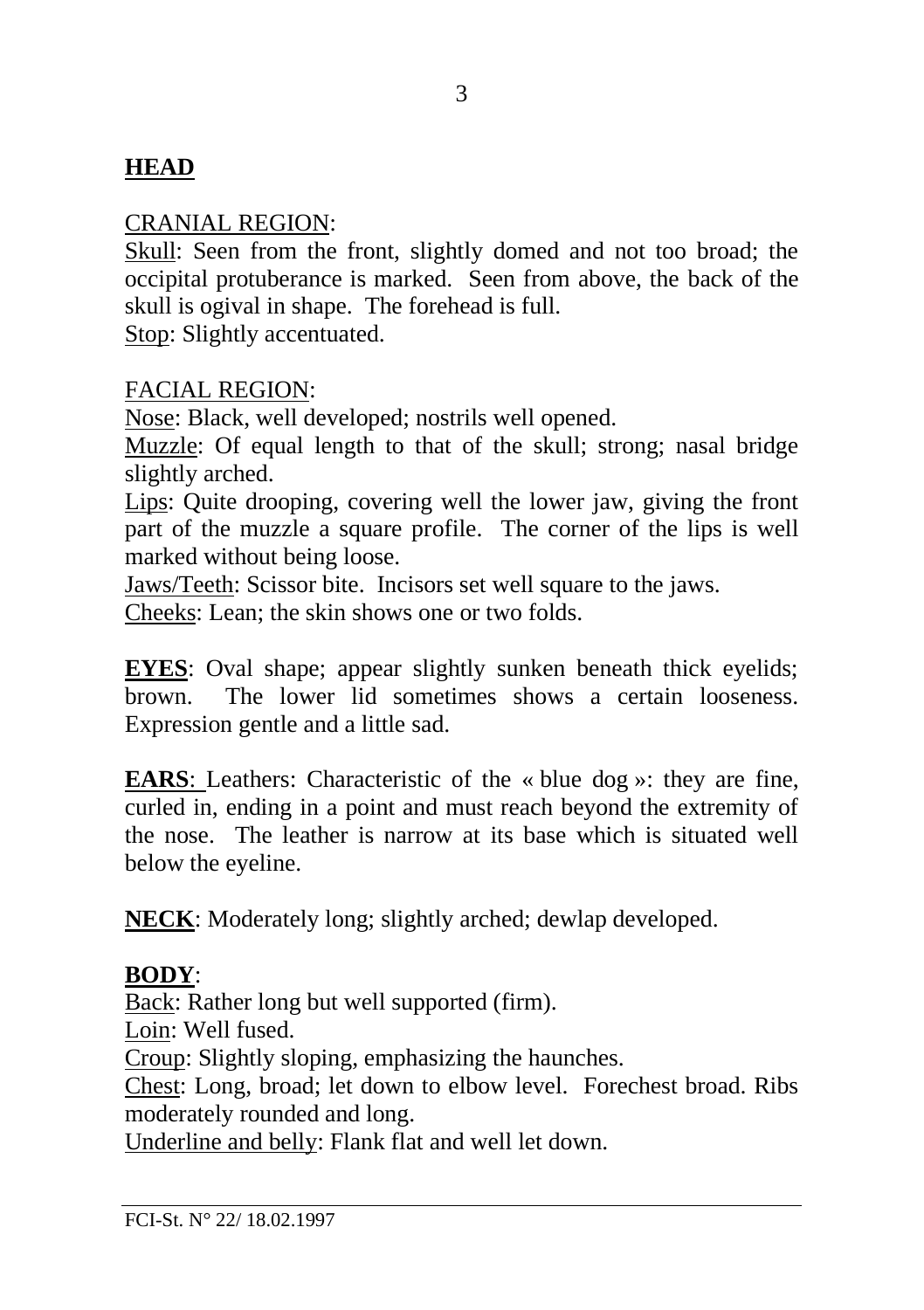**TAIL**: Rather thick, sometimes there may be some longer and coarser, slightly offstanding hairs (like ears of grain) towards the tip; reaching the point of the hock; strong at its root; carried sabre fashion.

### **LIMBS**

#### FOREQUARTERS:

General appearance: Powerful forehand. Shoulder: Quite long and muscled, well sloping. Elbows: Close to the body. Forearm: Strong bone structure; tendons prominent. Forefeet: Of a slight elongated oval; toes lean and tight. Pads and nails black.

HINDQUARTERS: General appearance: Solidly built. Upper thigh: Long and muscled. Hock: Broad, slightly bent, well let down. Hind feet: Of a slight elongated oval; toes lean and tight. Pads and nails black.

### **GAIT / MOVEMENT**: Regular and easy.

**SKIN:** Quite thick, supple. Black or strongly mottled with black patches, never entirely white. Mucous membranes (hairless zones) black.

### **COAT**

Hair: Short, quite thick; very dense.

Colour: Entirely mottled (black and white) giving a slate blue colouring effect; either marked or not with more or less extended black patches. Two black patches are generally placed at either side of the head, covering the leathers, surrounding the eyes and stopping at the cheeks.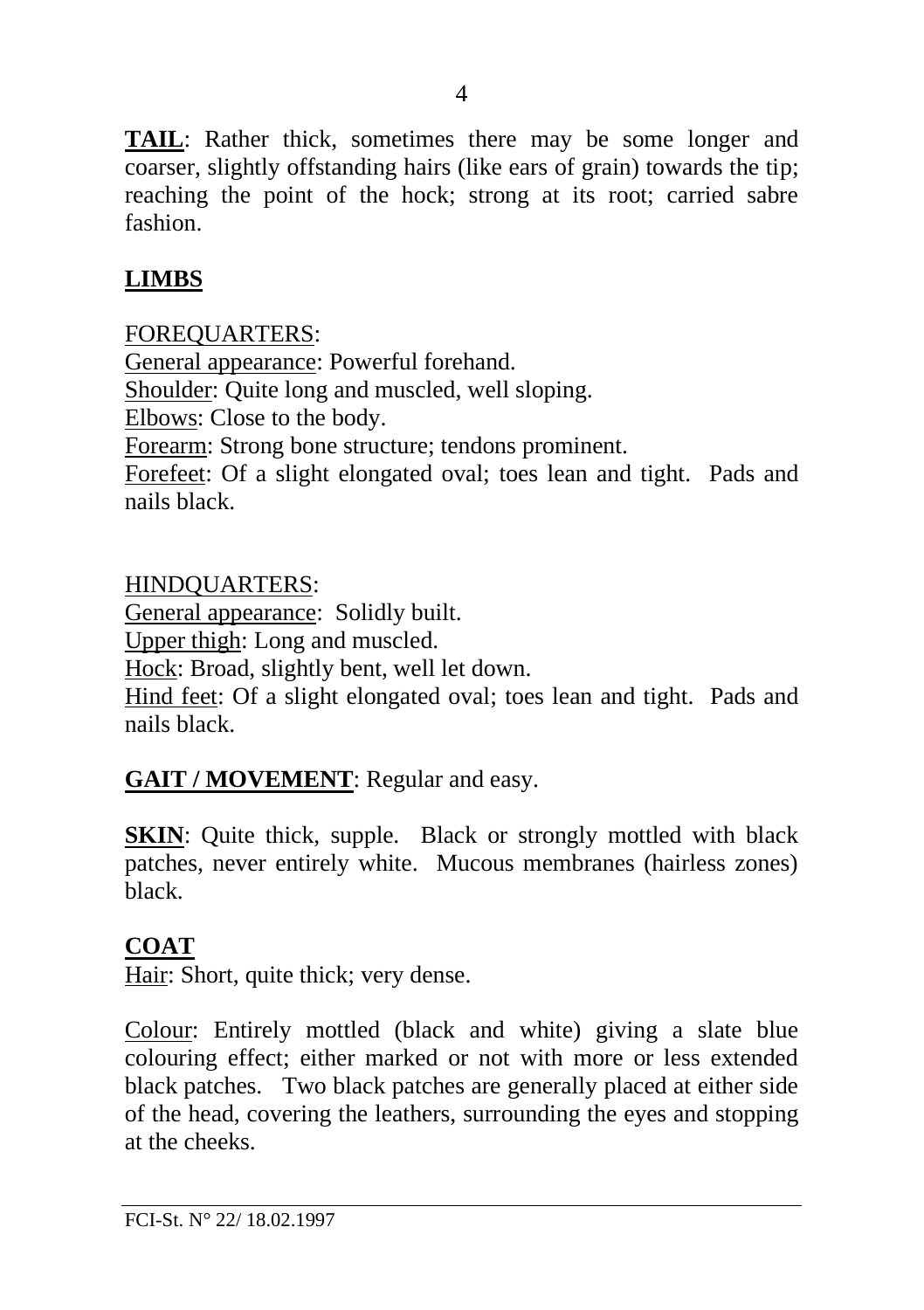They do not meet up on the top of the skull; they leave a white interval in the middle of which there is often a small black oval spot, typical of the breed.

Two more or less bright tan markings are placed above the superciliary arches giving a « quatreoeillé » appearance to the eyes. There are also traces of tan on the cheeks, lips, inner face of the leathers, on the legs and under the tail.

### **SIZE** :

Height at the withers: Males: 65 to 72 cm. Females: 62 to 68 cm.

**FAULTS** : Any departure from the foregoing points should be considered a fault and the seriousness with which the fault should be regarded should be in exact proportion to its degree and its effect upon the health and welfare of the dog.

### Head:

- Too short.
- Skull too flat or too narrow.
- Leathers set high, short, insufficiently curled in.

### Body:

- Lack of substance.
- Slack (soft) back.
- Rump falling away.
- •

# Tail:

• Deviated tail.

### Limbs:

- Bone structure insufficiently developed.
- Straight shoulder.
- Splayed feet.
- Cow hocks, seen from behind.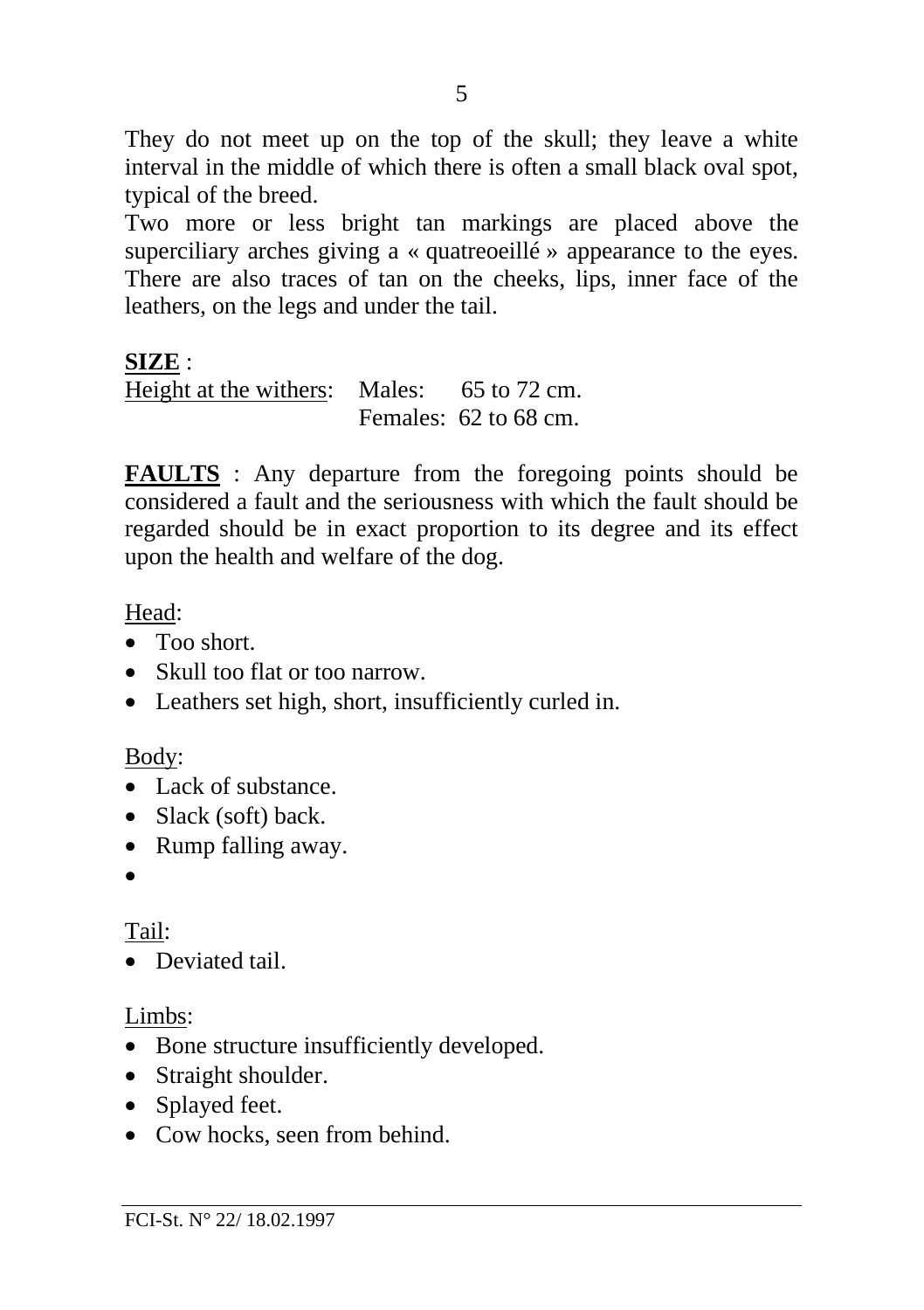Coat (Hair):

• Too fine and short.

Behaviour:

• Timid subject.

# **DISQUALIFYING FAULTS** :

- Aggressive or overly shy dogs.
- Any dog clearly showing physical or behavioural abnormalities.
- Lack of type.
- Visible disabling (invalidating) defect.
- Serious anatomical malformation.
- Over- or undershot mouth.
- Light eye.
- Any coat other than that indicated in the standard.

# **N.B.**:

- Male animals should have two apparently normal testicles fully descended into the scrotum.
- Only functionally and clinically healthy dogs, with breed typical conformation should be used for breeding.